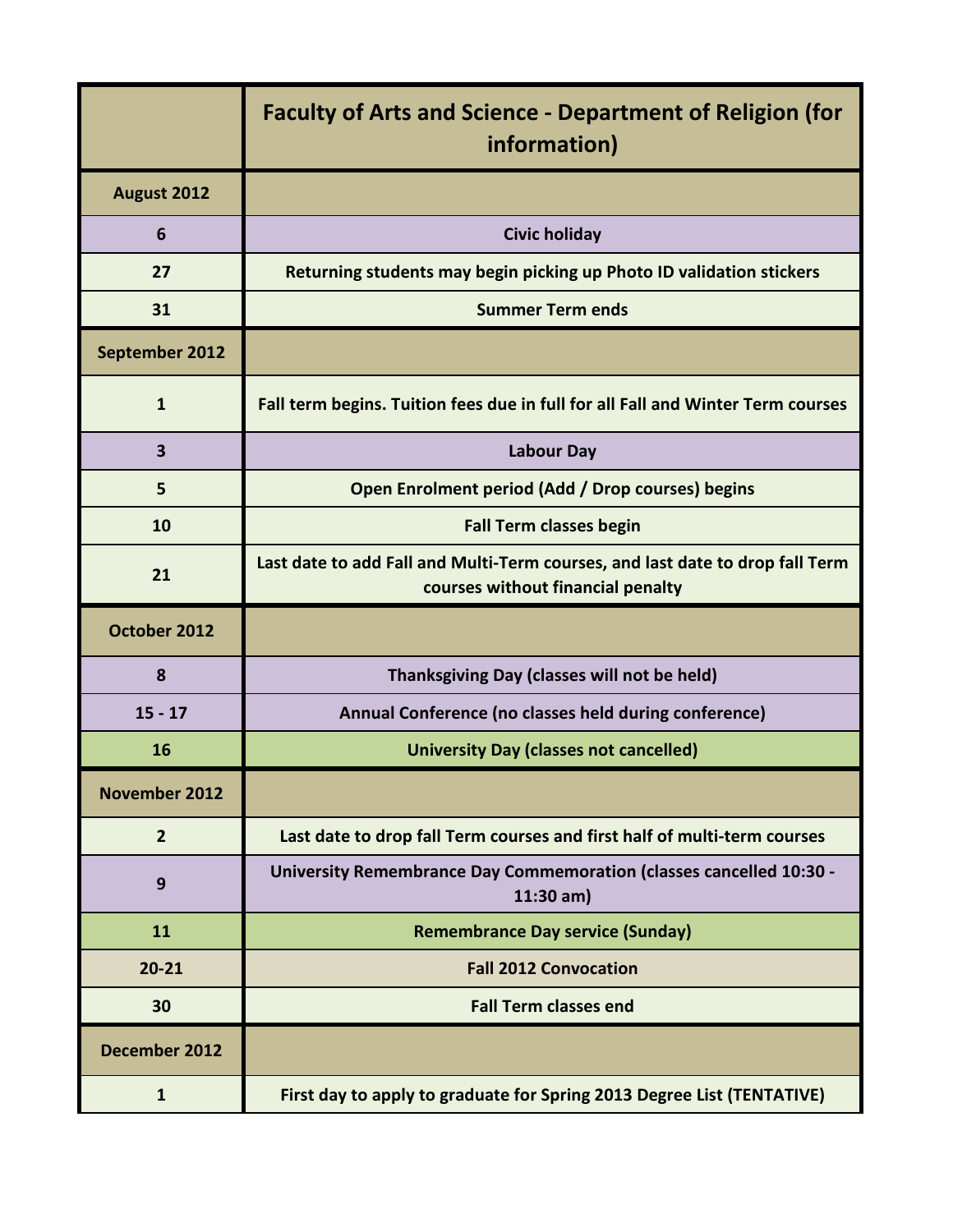| $3 - 7$              | <b>Fall Term Reading Week</b>                                                                                  |
|----------------------|----------------------------------------------------------------------------------------------------------------|
| 6                    | <b>Commemoration Day (academics cancelled)</b>                                                                 |
| 31                   | <b>Fall Term ends</b>                                                                                          |
| January 2013         |                                                                                                                |
| $\mathbf{1}$         | <b>Winter Term begins</b>                                                                                      |
| $\overline{7}$       | <b>Winter Term classes begin</b>                                                                               |
| 18                   | Last date to add / drop Winter Term courses and second half of Multi-Term<br>courses without financial penalty |
| <b>February 2013</b> |                                                                                                                |
| 18                   | <b>Family Day (no classes held)</b>                                                                            |
| $18 - 22$            | <b>Reading Week</b>                                                                                            |
| <b>March 2013</b>    |                                                                                                                |
| $\mathbf{1}$         | Last date to drop Winter Term courses and second half of Multi-Term courses                                    |
| 18                   | <b>Registration for Summer Term begins</b>                                                                     |
| 29                   | Good Friday (no classes held)                                                                                  |
| <b>April 2013</b>    |                                                                                                                |
| 5                    | <b>Winter Term classes end</b>                                                                                 |
| 30                   | <b>Winter Term ends</b>                                                                                        |
| <b>May 2013</b>      |                                                                                                                |
| $\mathbf{1}$         | Summer Term begins. Tuition fees due in full for all Summer Term courses                                       |
| 10                   | Last date to add Summer Term courses                                                                           |
| 17                   | Last date to drop Summer Term courses without financial penalty                                                |
| 20                   | <b>Victoria Day</b>                                                                                            |